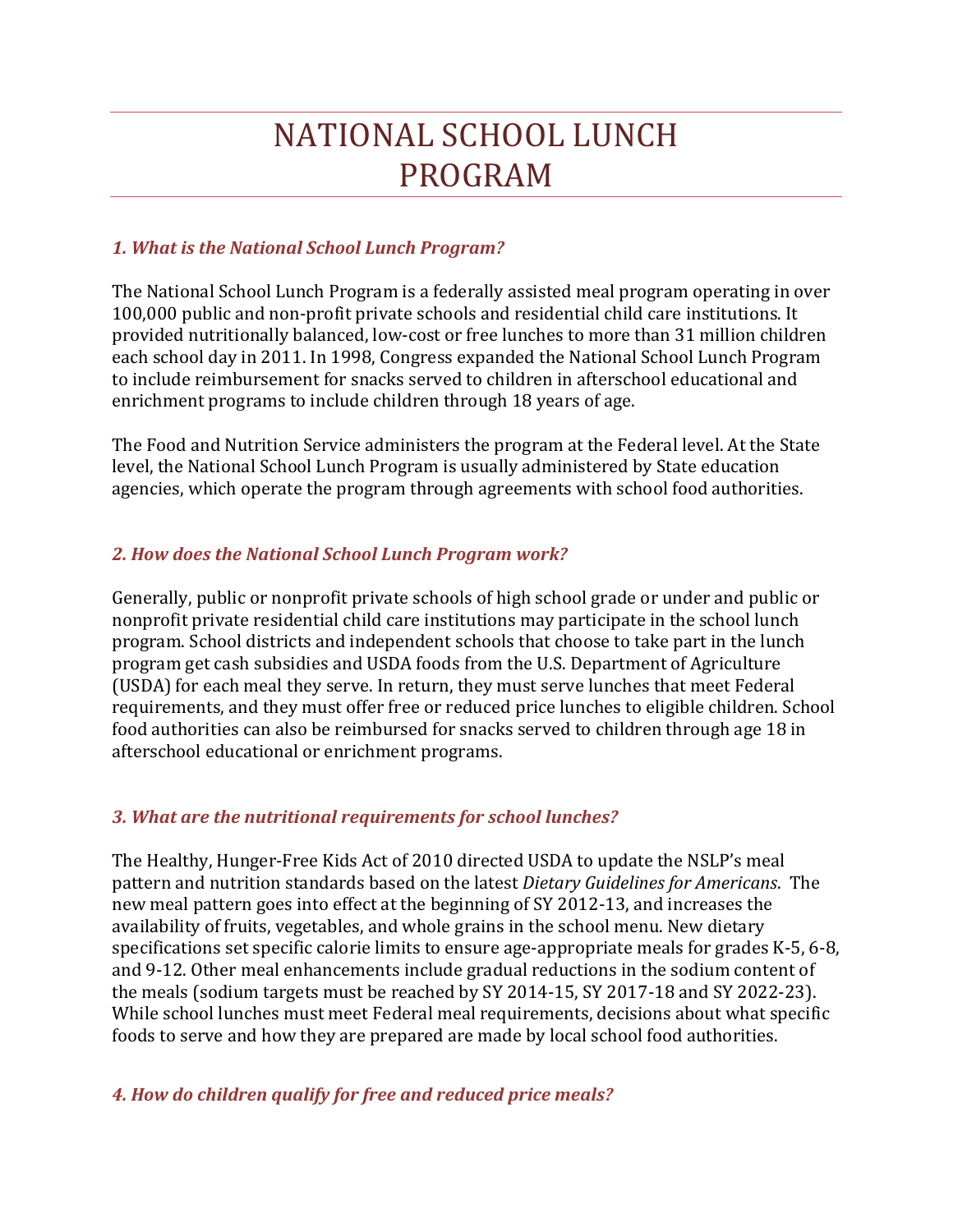Any child at a participating school may purchase a meal through the National School Lunch Program. Children from families with incomes at or below 130 percent of the poverty level are eligible for free meals. Those with incomes between 130 percent and 185 percent of the poverty level are eligible for reduced‐price meals, for which students can be charged no more than 40 cents. (For the period July 1, 2012, through June 30, 2013, 130 percent of the poverty level is \$29,965 for a family of four; 185 percent is \$42,643.)

Children from families with incomes over 185 percent of poverty pay a full price, though their meals are still subsidized to some extent. Local school food authorities set their own prices for full‐price (paid) meals, but must operate their meal services as non‐profit programs.

Afterschool snacks are provided to children on the same income eligibility basis as school meals. However, programs that operate in areas where at least 50 percent of students are eligible for free or reduced‐price meals may serve all their snacks for free.

# *5. How much reimbursement do schools get?*

Most of the support USDA provides to schools in the National School Lunch Program comes in the form of a cash reimbursement for each meal served. The current (July 1, 2012 through June 30, 2013) basic cash reimbursement rates if school food authorities served less than 60% free and reduced price lunches during the second preceding school year are:

| <b>Free lunches:</b> | Reduced-price lunches:       | <b>Paid lunches:</b> |
|----------------------|------------------------------|----------------------|
| \$2.86               | \$2.46                       | \$0.27               |
| <b>Free snacks:</b>  | <b>Reduced-price snacks:</b> | Paid snacks:         |
| \$0.78               | \$0.39                       | \$0.07               |

School food authorities that are certified to be in compliance with the updated meal requirements will receive an additional six cents of federal cash reimbursement for each meal served. This bonus will be adjusted for inflation in subsequent years. These above rates exclude the additional six cents. Higher reimbursement rates are also in effect for Alaska and Hawaii, and for schools with high percentages of low‐income students. For the latest reimbursement rates visit FNS website at

www.fns.usda.gov/cnd/Governance/notices/naps/NAPs.htm

# *6. What other support do schools get from USDA?*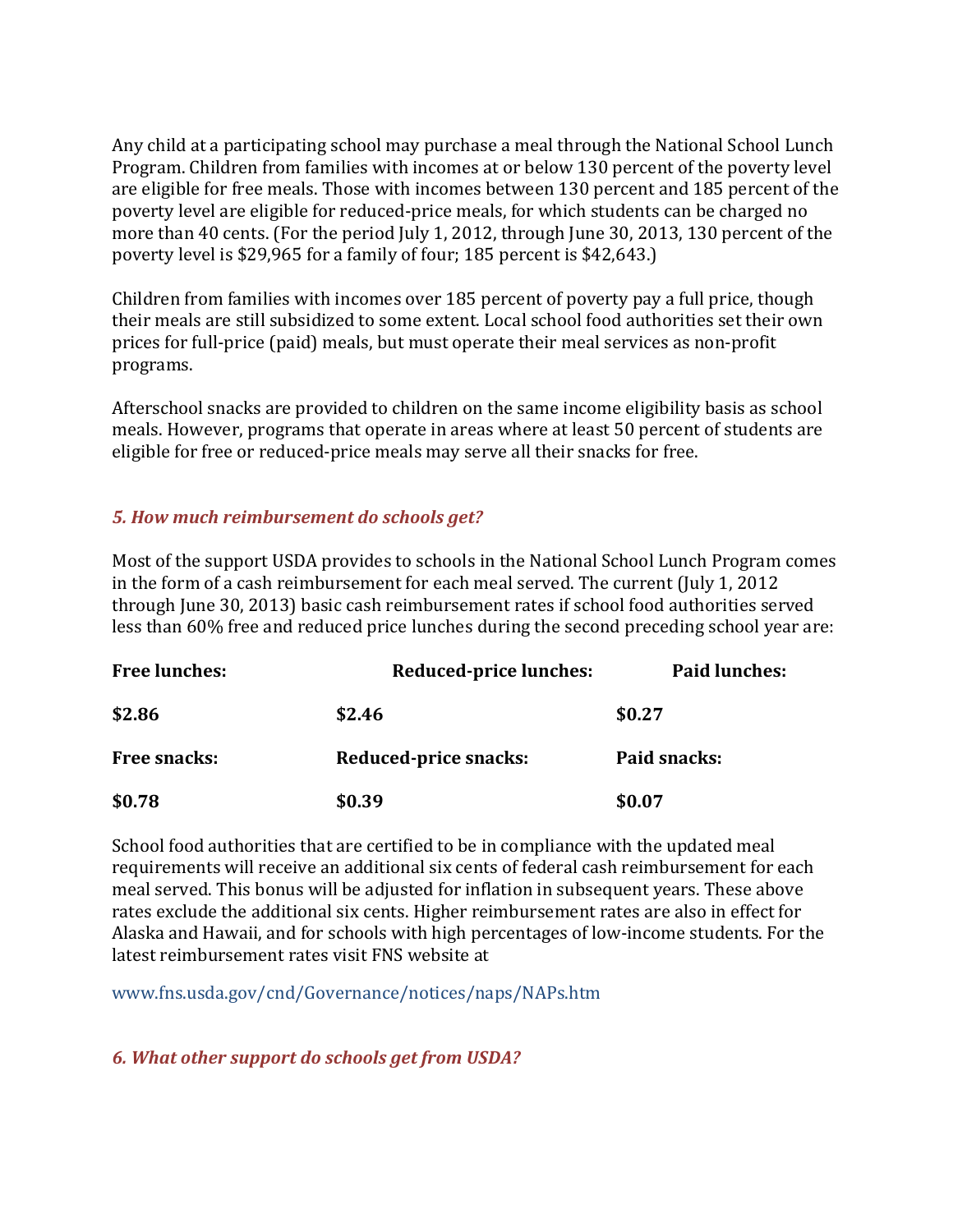In addition to cash reimbursements, schools are entitled by law to receive USDA foods, called "entitlement" foods, at a value of 22.75 cents for each meal served in Fiscal Year 2012‐2013. Schools can also get "bonus" USDA foods as they are available from surplus agricultural stocks.

Through Team Nutrition USDA provides schools with technical training and assistance to help school food service staffs prepare healthful meals, and with nutrition education to help children understand the link between diet and health.

## *7. What types of foods do schools get from USDA?*

States select entitlement foods for their schools from a list of various foods purchased by USDA and offered through the school lunch program. Bonus foods are offered only as they become available through agricultural surplus. The variety of both entitlement and bonus USDA foods schools can get from USDA depends on quantities available and market prices.

A very successful project between USDA and the Department of Defense (DoD) has helped provide schools with fresh produce purchased through DoD. USDA has also worked with schools to help promote connections with local small farmers who may be able to provide fresh produce.

## *8. How many children have been served over the years?*

In 1946, the National School Lunch Act created the modern school lunch program, though USDA had provided funds and food to schools for many years prior to 1946. About 7.1 million children were participating in the National School Lunch Program by the end of its first year, 1946‐47. By 1970, 22 million children were participating, and by 1980 the figure was nearly 27 million. In 1990, over 24 million children ate school lunch every day. In Fiscal Year 2011, more than 31.8 million children each day got their lunch through the National School Lunch Program. Since the modern program began, more than 224 billion lunches have been served.

## *9. How much does the program cost?*

The National School Lunch Program cost \$11.1 billion in FY 2011. By comparison, the lunch program's total cost in 1947 was \$70 million; in 1950, \$119.7 million; in 1960, \$225.8 million; in 1970, \$565.5 million; in 1980, \$3.2 billion; in 1990, \$3.7 billion; and in 2000, 6.1 billion.